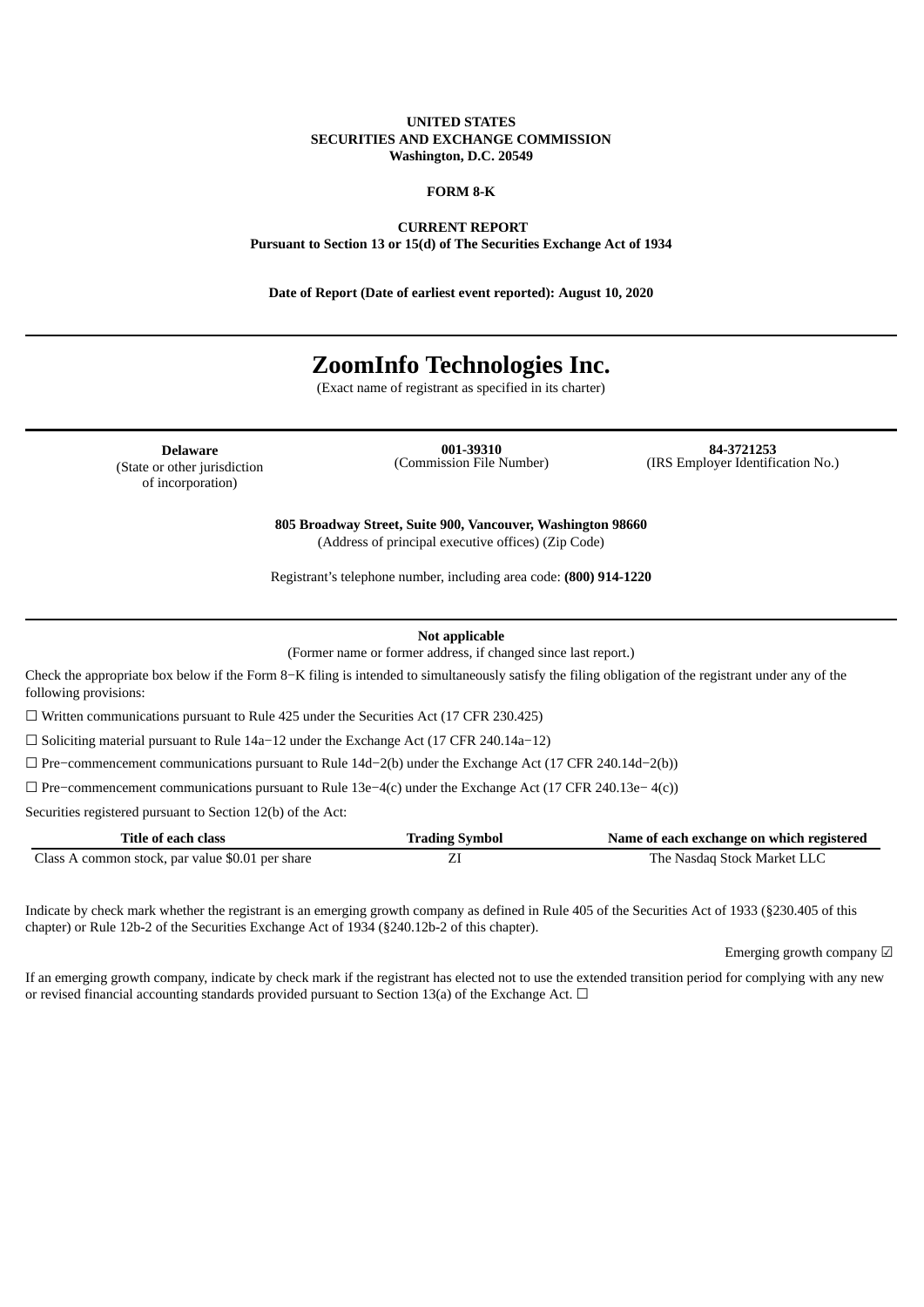#### **Item 2.02 Results of Operations and Financial Condition.**

On August 10, 2020, ZoomInfo Technologies Inc. (the "Company") issued a press release announcing its financial results for the second quarter ended June 30, 2020. A copy of the press release is furnished as Exhibit 99.1 to this current report and is incorporated herein by reference. The information contained in this current report, including the press release attached as Exhibit 99.1 hereto, is being furnished and shall not be deemed "filed" for purposes of Section 18 of the Securities Exchange Act of 1934, as amended (the "Exchange Act"), or otherwise subject to the liabilities of that section, and shall not be incorporated by reference into any registration statement or other document filed under the Securities Act of 1933, as amended, or the Exchange Act, except as shall be expressly set forth by specific reference in such filing.

#### **Item 9.01 Financial Statements and Exhibits.**

The following Exhibit 99.1 is furnished pursuant to Item 2.02 of this report.

Exhibit No. Description 99.1 Press release dated August 10, 2020 announcing ZoomInfo [Technologies](#page-3-0) Inc.'s second quarter 2020 financial results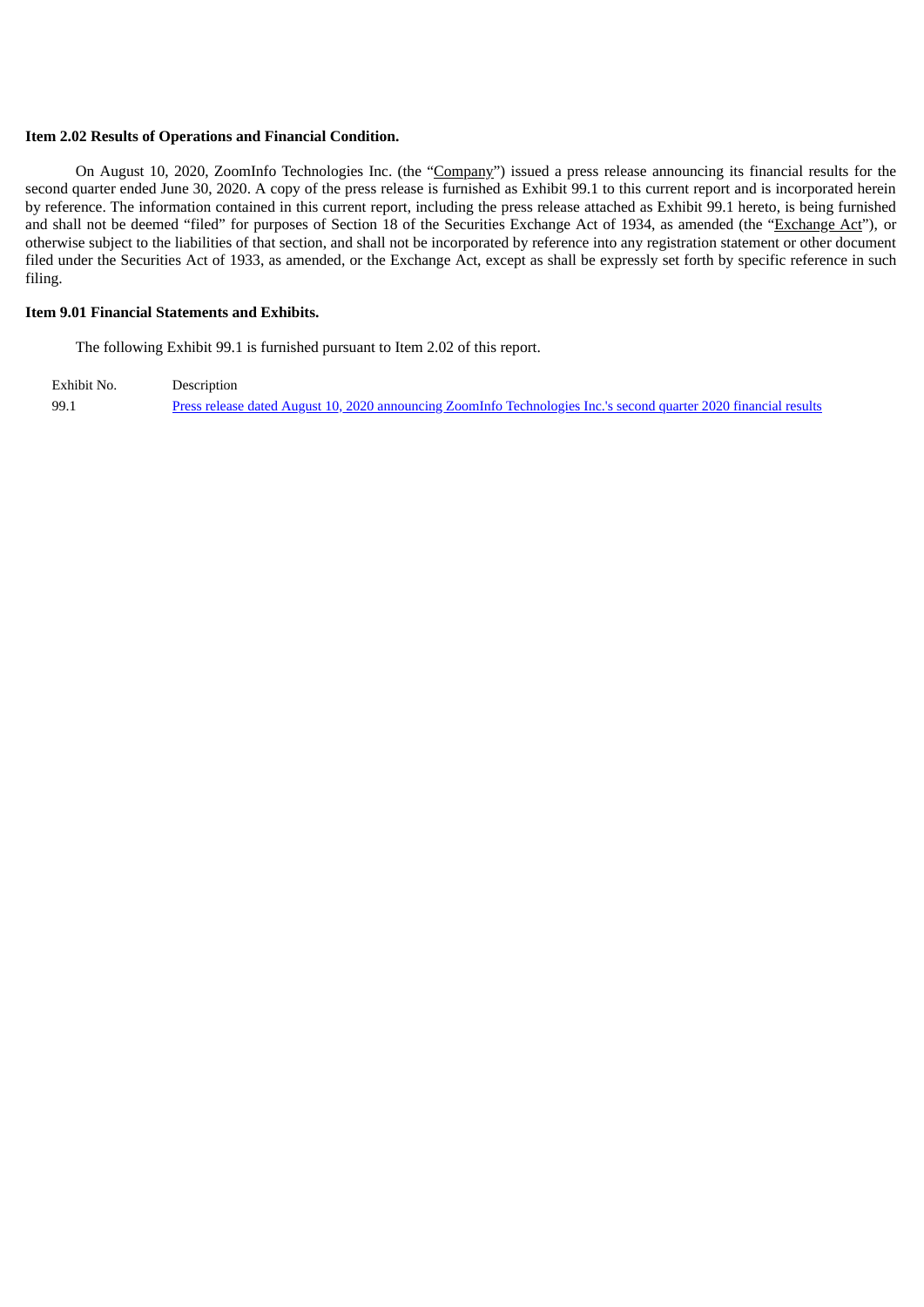### **Signatures**

Pursuant to the requirements of the Securities Exchange Act of 1934, the registrant has duly caused this report to be signed on its behalf by the undersigned hereunto duly authorized.

ZoomInfo Technologies Inc.

Date: August 10, 2020

By: /s/ P. Cameron Hyzer Name: P. Cameron Hyzer Title: Chief Financial Officer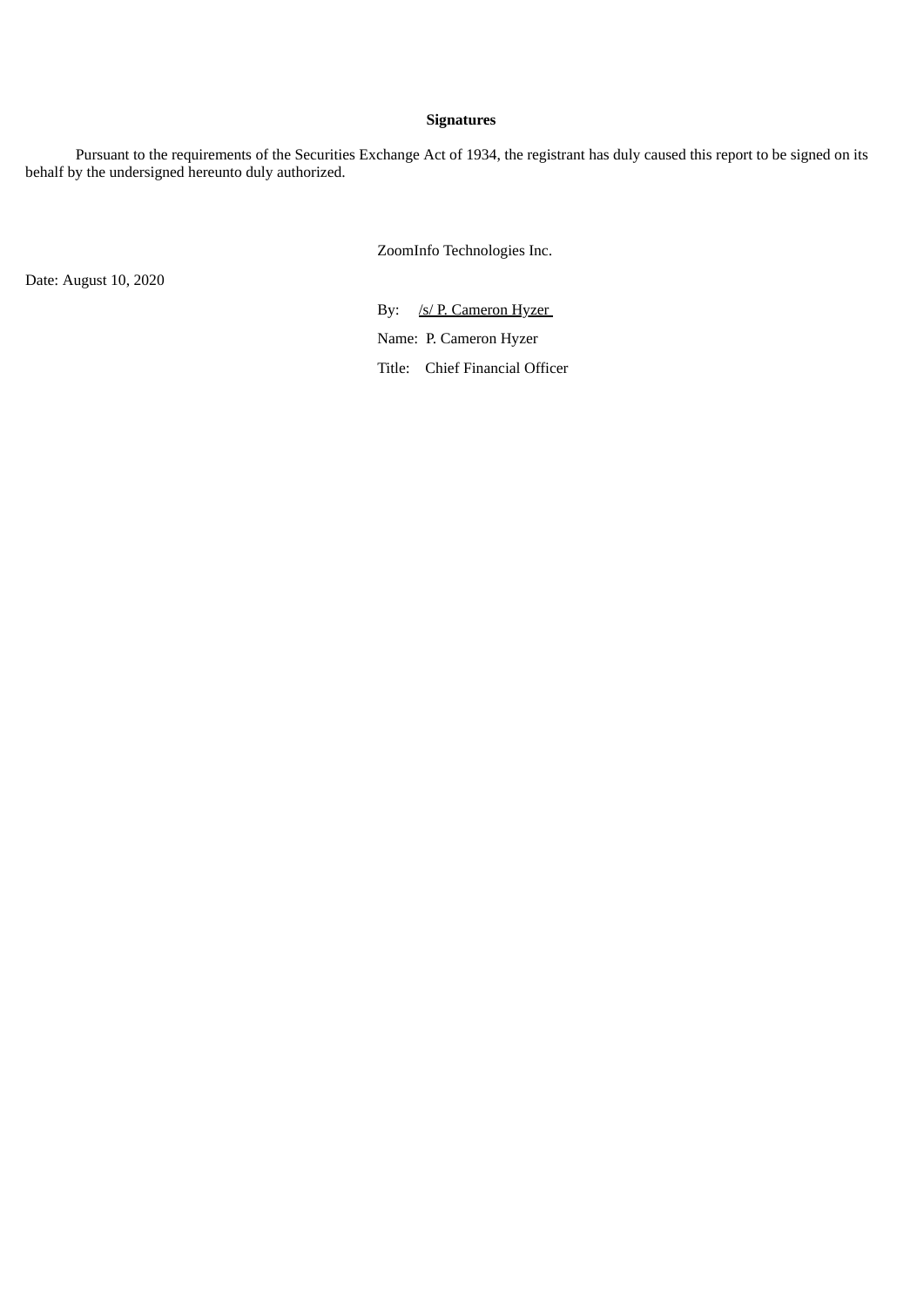

### **ZoomInfo Announces Second Quarter 2020 Financial Results**

<span id="page-3-0"></span>GAAP Revenue of \$110.9 million Grows 62% year-over-year (40% Organic Growth) GAAP Operating Margin of (28)% and Adjusted Operating Income Margin of 49% Cash Flow from Operations of \$25.3 million and Unlevered Free Cash Flow of \$52.2 million

**Vancouver, WA**, August 10, 2020 - ZoomInfo, (NASDAQ: ZI) a global leader in go-to-market intelligence solutions, today announced its financial results for the second quarter ended June 30, 2020.

"ZoomInfo delivered strong performance across the board, with record revenue in our first quarter as a public company," said Henry Schuck, ZoomInfo Founder and CEO. "I'm incredibly proud of our team, and it's thanks to their hard work that ZoomInfo's leading go-to-market-intelligence platform helps more than 16,000 companies worldwide sell and market more effectively and efficiently.

"We have an extraordinary opportunity ahead of us, as the need for strategic intelligence has never been greater. As companies navigate a highly complex business landscape and reimagine the way they go to market, we provide their sales and marketing teams with the right technologies, tools, and insights to hit their numbers. As a result, we're poised to continue delivering a unique combination of revenue growth at scale and best-in-class profit margins."

#### **Second Quarter 2020 Financial and Other Recent Highlights -**

#### **Financial Highlights:**

- Revenue of \$110.9 million, an increase of 62% year-over-year
- Allocated Combined Receipts of \$111.2 million, an increase of 40% year-over-year
- Operating loss of \$31.2 million, or (28)% of revenue, and Adjusted Operating Income of \$55.0 million, or 49% of Allocated Combined Receipts
- Cash flows from operations of \$25.3 million, and Unlevered Free Cash Flow of \$52.2 million

#### **Initial Public Offering:**

• ZoomInfo listed its shares on the Nasdaq on June 4, 2020 and completed its initial public offering on June 8, 2020. ZoomInfo sold 51,175,000 shares of Class A common stock (including shares issued pursuant to the exercise in full of the underwriters' option to purchase additional shares) at a public offering price of \$21.00 per share for net proceeds of \$1,020 million, after deducting underwriters' discounts (but excluding other offering expenses and reimbursements in accounts receivable as of June 30, 2020).

#### **Business and Operating Highlights**:

- ZoomInfo was recognized with awards from:
	- TrustRadius ZoomInfo earned the 2020 Top Rated Award for Marketing Intelligence Software, its second Top Rated Award of the year, having previously won in the Sales Intelligence Software category in March.
		- G2 ZoomInfo earned 10 No. 1 rankings in G2's Summer 2020 Grid Reports, its highest total ever. ZoomInfo earned multiple awards in the Market Intelligence and Marketing Account Intelligence sections, best-in-class honors in Enterprise and Small Business Sales Intelligence, and top placements in the Buyer Intent and Lead Capture categories.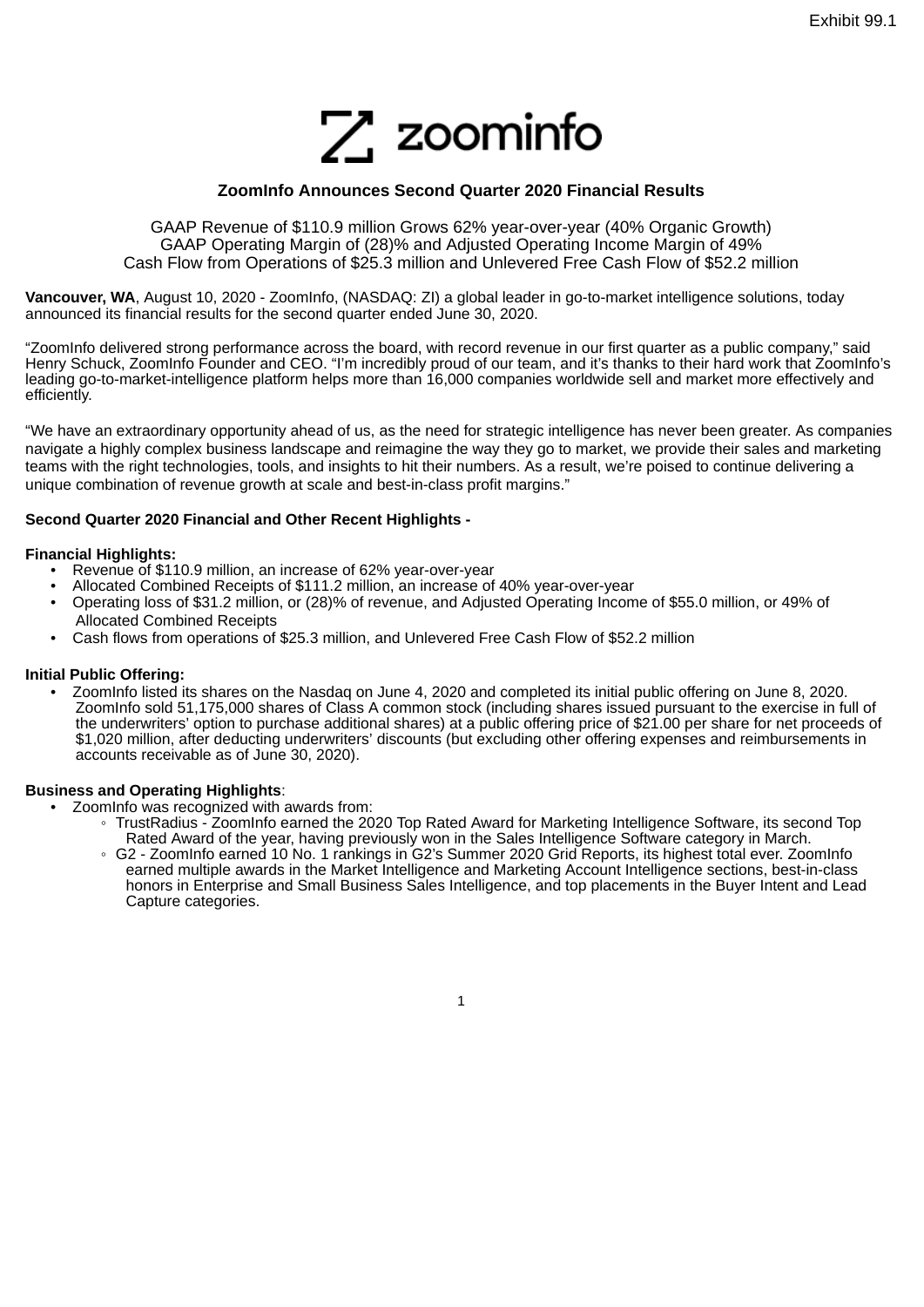• ZoomInfo strengthened its commitment to security and privacy by successfully completing its International Organization for Standardization (ISO) 27001 and Service Organization Control (SOC) 2 Type II audits for selected services and global controls of the ZoomInfo platform. ZoomInfo earned its ISO 27001 certification for meeting the requirements of establishing, maintaining, and continually improving its information security management system.

> Q2 2020 Financial Highlights (Unaudited) (\$ in millions, except per share amounts)

• ZoomInfo closed the quarter with more than 650 customers with \$100,000 or greater in annual contract value.

|                                        | <b>GAAP Quarterly</b><br><b>Results</b> | <b>Increase YoY</b> |                                            | <b>Non-GAAP</b><br><b>Ouarterly</b><br><b>Results</b> | <b>Increase YoY</b> |
|----------------------------------------|-----------------------------------------|---------------------|--------------------------------------------|-------------------------------------------------------|---------------------|
| Revenue                                | \$110.9                                 | 62%                 | <b>Allocated Combined Receipts</b>         | \$111.2                                               | 40%                 |
| Operating Loss <sup>(1)</sup>          | \$(31.2)                                | $NM^{(1)}$          | Adjusted Operating Income                  | \$55.0                                                | 33%                 |
| <b>Operating Margin</b>                | (28)%                                   |                     | Adjusted Operating Income<br>Margin        | 49%                                                   |                     |
| Net Loss Per Share (Diluted)           | \$(0.22)                                |                     | Adjusted Net Income per share<br>(Diluted) | \$0.07                                                |                     |
| Cash Flow from Operating<br>Activities | \$25.3                                  | <b>NM</b>           | Unlevered Free Cash Flow                   | \$52.2                                                | 35%                 |

(1) Q2 2020 Operating Loss of \$31.2 million as compared to Q2 2019 Operating Income of \$5.6 million

The Company uses a variety of operational and financial metrics, including non-GAAP financial measures, to evaluate its performance and financial condition. The accompanying financial data includes additional information regarding these metrics and a reconciliation of non-GAAP financial information for historical periods to the most directly comparable GAAP financial measure. The presentation of non-GAAP financial information should not be considered in isolation or as a substitute for, or superior to, the financial information prepared and presented in accordance with GAAP.

### **Business Outlook:**

Based on information available as of August 10, 2020, ZoomInfo is issuing guidance for the third quarter and full year 2020 as follows:

|                                           | <b>Q3 2020</b>        | FY 2020               |
|-------------------------------------------|-----------------------|-----------------------|
| <b>GAAP Revenue</b>                       | \$116 - \$118 million | \$451 - \$455 million |
| Non-GAAP Adjusted Operating Income        | \$53 - \$55 million   | \$213 - \$217 million |
| Non-GAAP Adjusted Operating Income Margin | 46%                   | 47%                   |
| Non-GAAP Adjusted Net Income per share    | $$0.08 - $0.09$       | $$0.29 - $0.30$       |
| Non-GAAP Unlevered Free Cash Flow         | <b>Not Guided</b>     | \$206 - \$210 million |
| Weighted Average Shares Outstanding       | 403 million           | 403 million           |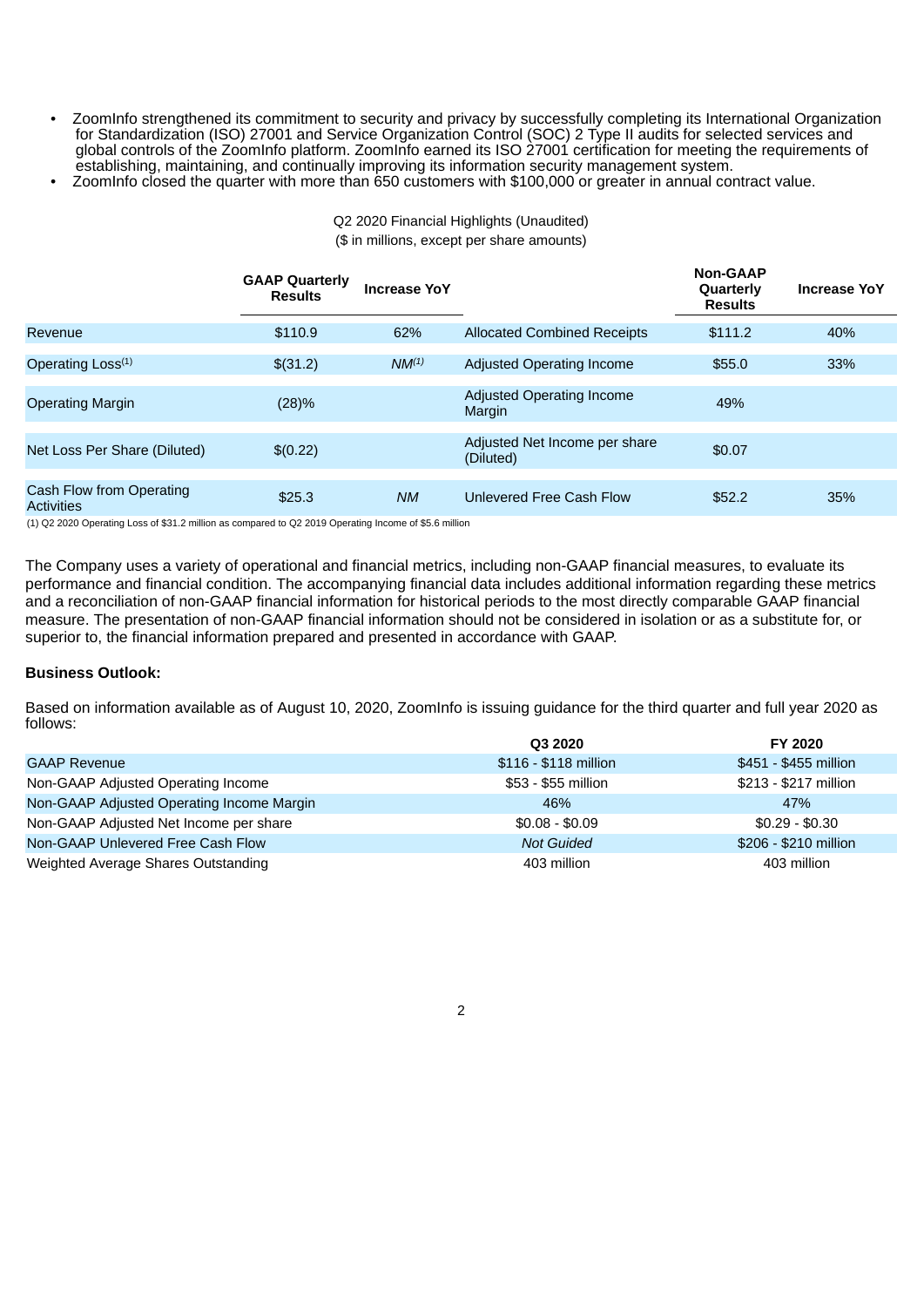#### **Conference Call and Webcast Information:**

ZoomInfo will host a conference call today, August 10, 2020, to review its results at 4:30 p.m. Eastern Time, 1:30 p.m. Pacific Time. The call will be accessible by telephone: (833) 519-1261 (U.S.) or (914) 800-3834 (International) with the passcode: 1126726.

The call will also be webcast live on the Company's investor relations website at https://ir.zoominfo.com/, where related presentation materials will be posted prior to the conference call. Following the conference call, an archived webcast of the call will be available for one year on ZoomInfo's Investor Relations website.

### **Non-GAAP Financial Measures and Other Metrics:**

To supplement our consolidated financial statements presented in accordance with GAAP, this press release contains non-GAAP financial measures, including Allocated Combined Receipts, Adjusted Operating Income, Adjusted Operating Income Margin, Adjusted Net Income, Adjusted Net Income Per Share, and Unlevered Free Cash Flow. We believe these non-GAAP measures are useful to investors in evaluating our operating performance because they eliminate certain items that affect period-over-period comparability and provide consistency with past financial performance and additional information about our underlying results and trends by excluding certain items that may not be indicative of our business, results of operations, or outlook.

Non-GAAP financial measures are not meant to be considered in isolation or as a substitute for the comparable GAAP measures, but rather as supplemental information to our business results. This information should be read only in conjunction with our consolidated financial statements prepared in accordance with GAAP. There are limitations to these non-GAAP financial measures because they are not prepared in accordance with GAAP and may not be comparable to similarly titled measures of other companies due to potential differences in methods of calculation and items or events being adjusted. In addition, other companies may use different measures to evaluate their performance, all of which could reduce the usefulness of our non-GAAP financial measures as tools for comparison. A reconciliation is provided at the end of this press release for each historical non-GAAP financial measure to the most directly comparable financial measure stated in accordance with GAAP. We do not provide a quantitative reconciliation of the forward-looking non-GAAP financial measures included in this press release to the most directly comparable GAAP measures due to the high variability and difficulty to predict certain items excluded from these non-GAAP financial measures; in particular, the effects of stock-based compensation expense, taxes and amounts under the exchange tax receivable agreement, deferred tax assets and deferred tax liabilities, and restructuring and transaction expenses. We expect the variability of these excluded items may have a significant, and potentially unpredictable, impact on our future GAAP financial results.

We define Allocated Combined Receipts as the combined receipts of our Company and companies that we have acquired allocated to the period of service delivery. We calculate Allocated Combined Receipts as the sum of (i) revenue, (ii) revenue recorded by acquired companies prior to our acquisitions of them, and (iii) the impact of fair value adjustments to acquired unearned revenue related to services billed by an acquired company prior to its acquisition. Management uses this measure to evaluate organic growth of the business period over period, as if we had operated as a single entity and excluding the impact of acquisitions or adjustments due to purchase accounting. Organic growth in current and future periods is driven by sales to new customers and the addition of additional subscriptions and functionality to existing customers, offset by customer cancellations or reduced subscriptions upon renewal. We believe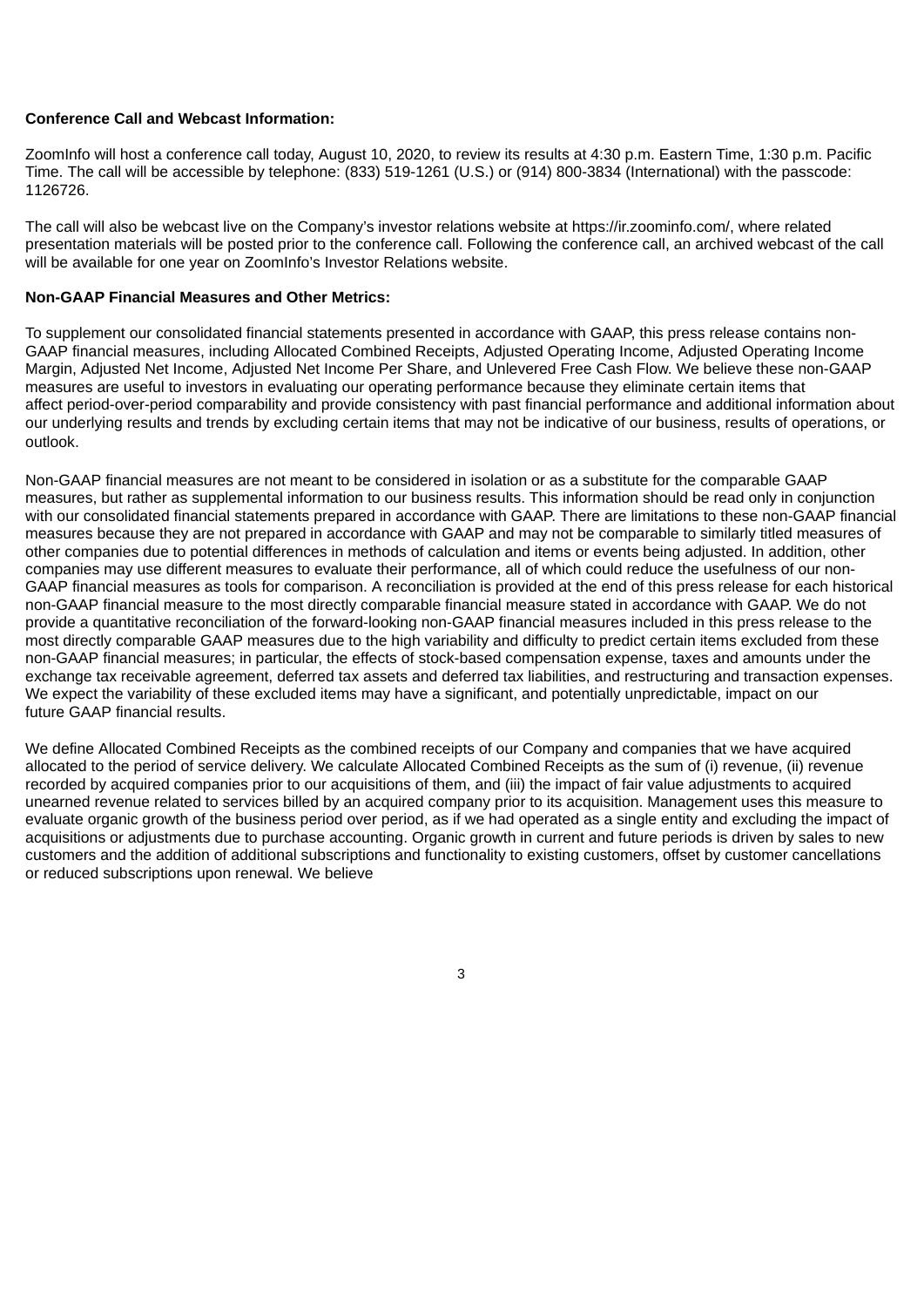that it is important to evaluate growth on this organic basis, as it is an indication of the success of our services from the customer's perspective that is not impacted by corporate events such as acquisitions or the fair value estimates of acquired unearned revenue. We believe this measure is useful to investors because it illustrates the trends in our organic revenue growth and allows investors to analyze the drivers of revenue on the same basis as management.

We define Adjusted Operating Income as income from operations plus (i) impact of fair value adjustments to acquired unearned revenue, (ii) amortization of acquired technology and other acquired intangibles, (iii) equity-based compensation, (iv) restructuring and transaction-related expenses, and (v) integration costs and acquisition-related compensation. We define Adjusted Operating Income Margin as Adjusted Operating Income divided by the sum of revenue and the impact of fair value adjustments to acquired unearned revenue.

We define Adjusted Net Income as Adjusted Operating Income less (i) interest expense, (ii) other (income) expense, net, and (iii) income tax expense (benefit) including incremental tax effects of adjustments to arrive at Adjusted Operating Income and benefits related to the TRA. We define Adjusted Net Income Per Share as Adjusted Net Income divided by diluted weighted average shares outstanding.

We define Unlevered Free Cash Flow as net cash provided from operating activities less (i) purchases of property and equipment and other assets, plus (ii) cash interest expense, (iii) cash payments related to restructuring and transaction-related expenses, and (iv) cash payments related to integration costs and acquisition-related compensation. Unlevered Free Cash Flow does not represent residual cash flow available for discretionary expenditures since, among other things, we have mandatory debt service requirements.

### **Cautionary Statement Regarding Forward-Looking Information**

This press release contains "forward-looking statements" within the meaning of the Private Securities Litigation Reform Act of 1995. Actual results may differ materially from those expressed or implied by these statements. You can generally identify our forward-looking statements by the words "anticipate," "believe," "can," "continue," "could," "estimate," "expect," "forecast," "goal," "intend," "may," "might," "objective," "outlook," "plan," "potential," "predict," "projection," "seek," "should," "target," "trend," "will," "would" or the negative version of these words or other comparable words. Any statements in this press release regarding future revenue, earnings, margins, financial performance, liquidity or results of operations (including, but not limited to, the guidance provided under "Business Outlook"), and any other statements that are not historical facts are forward-looking statements. We have based our forward-looking statements on our management's beliefs and assumptions based on information available to our management at the time the statements are made. We caution you that assumptions, beliefs, expectations, intentions and projections about future events may and often do vary materially from actual results. Therefore, we cannot assure you that actual results will not differ materially from those expressed or implied by our forward-looking statements.

The following are some of the factors that could cause actual results to differ from those expressed or implied by our forwardlooking statements: (i) the COVID-19 pandemic, including the global economic uncertainty and measures taken in response, could materially impact our business and future results of operations; (ii) larger well-funded companies shifting their existing business models to become more competitive with us; (iii) our ability to provide or adapt our platform for changes in laws and regulations or public perception, or changes in the enforcement of such laws, relating to data privacy; (iv) the effects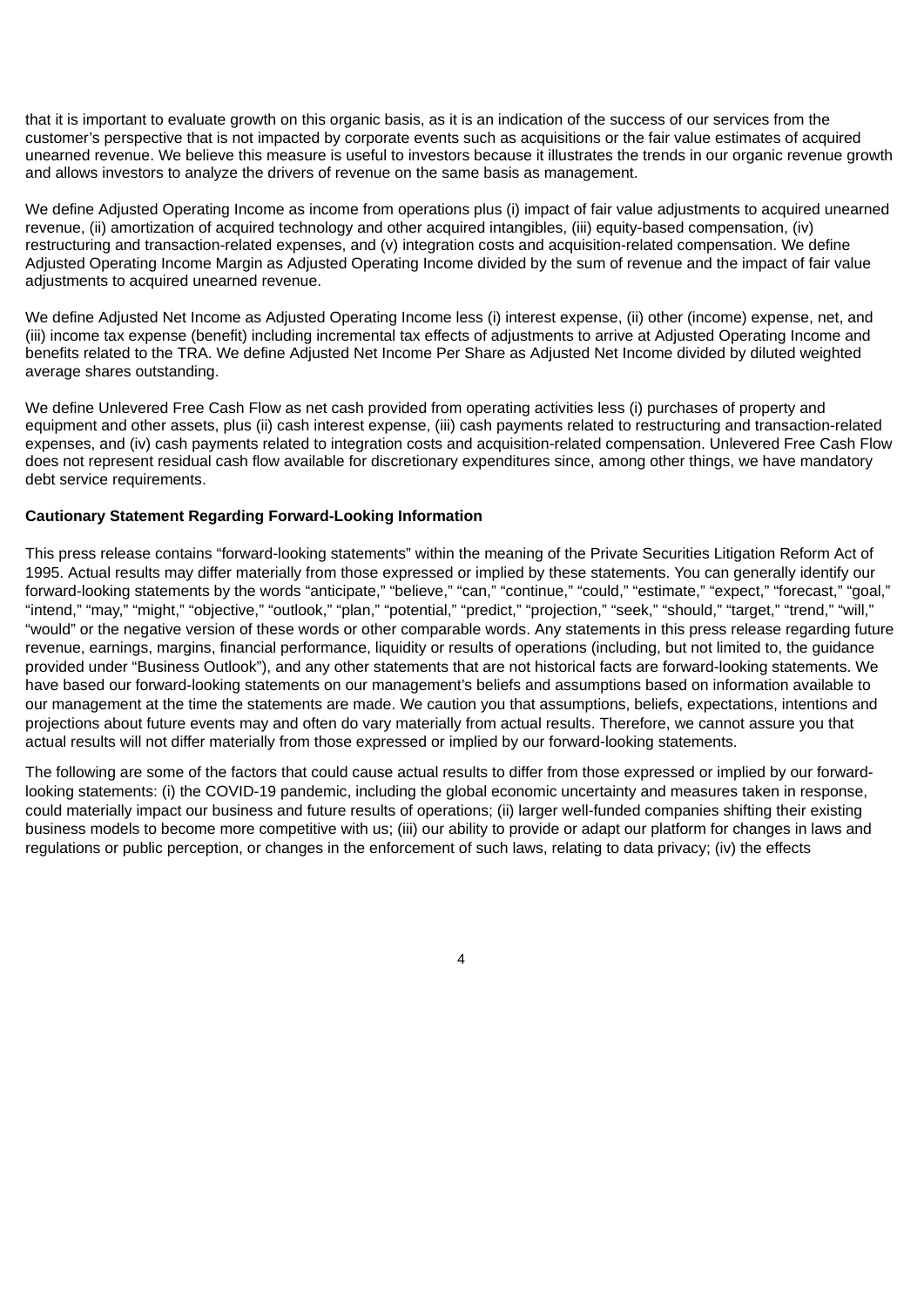of companies more effectively catering to our customers by offering more tailored products or platforms at lower costs; (v) adverse general economic and market conditions reducing spending on sales and marketing; (vi) the effects of declining demand for sales and marketing subscription platforms; (vii) our ability to improve our technology and keep up with new processes for data collection, organization, and cleansing; (viii) our ability to provide a highly accurate, reliable, and comprehensive platform moving forward; (ix) our reliance on third-party systems that we do not control to integrate with our system and our potential inability to continue to support integration; (x) our ability to adequately fund research and development potentially limiting introduction of new features, integrations, and enhancements; (xi) our ability to attract new customers and expand existing subscriptions; (xii) a decrease in participation in our contributory network or increased opt-out rates impacting the depth, breadth, and accuracy of our platform; (xiii) our failure to protect and maintain our brand and our ability to attract and retain customers; and (xiv) other factors described under "Risk Factors" in ZoomInfo Technologies Inc.'s prospectus dated June 3, 2020 filed with the Securities and Exchange Commission (the "SEC") pursuant to Rule 424(b) of the Securities Act of 1933, as amended, on June 5, 2020, and in other reports we file from time to time with the SEC, including our Form 10-Q for the second quarter of 2020. These factors should not be construed as exhaustive. Should one or more of these risks or uncertainties materialize, or should any of our assumptions prove incorrect, our actual results may vary in material respects from those projected in our forward-looking statements. Factors or events that could cause our actual results to differ may emerge from time to time, and it is not possible for us to predict all of them. Our forward-looking statements do not reflect the potential impact of any future acquisitions, mergers, dispositions, joint ventures, investments, or other strategic transactions we may make. Each forward-looking statement contained in this press release speaks only as of the date of this release, and we undertake no obligation to update or revise any forward-looking statements whether as a result of new information, future developments or otherwise, except as required by law.

#### **About ZoomInfo**

ZoomInfo (NASDAQ: ZI) is a Go-To-Market Intelligence Solution for more than 15,000 companies worldwide. The ZoomInfo platform empowers business-to-business sales, marketing, and recruiting professionals to hit their number by pairing best-inclass technology with unrivaled data coverage, accuracy, and depth of contacts. With integrations embedded into workflows and technology stacks, including the leading CRM, Sales Engagement, Marketing Automation, and Talent Management applications, ZoomInfo drives more predictable, accelerated, and sustainable growth for its customers. For more information about our leading Go-To-Market Intelligence Solution, and how it helps sales, marketing, and recruiting professionals, please visit www.zoominfo.com.

ZoomInfo intends to use its website as a distribution channel of material company information. Financial and other important information regarding the Company is routinely posted on and accessible through the Company's website at https://ir.zoominfo.com/. Accordingly, you should monitor the investor relations portion of our website at https://ir.zoominfo.com/ in addition to following our press releases, SEC filings, and public conference calls and webcasts. In addition, you may automatically receive email alerts and other information about ZoomInfo when you enroll your email address by visiting the "Email Alerts" section of our investor relations page at https://ir.zoominfo.com/.

**###**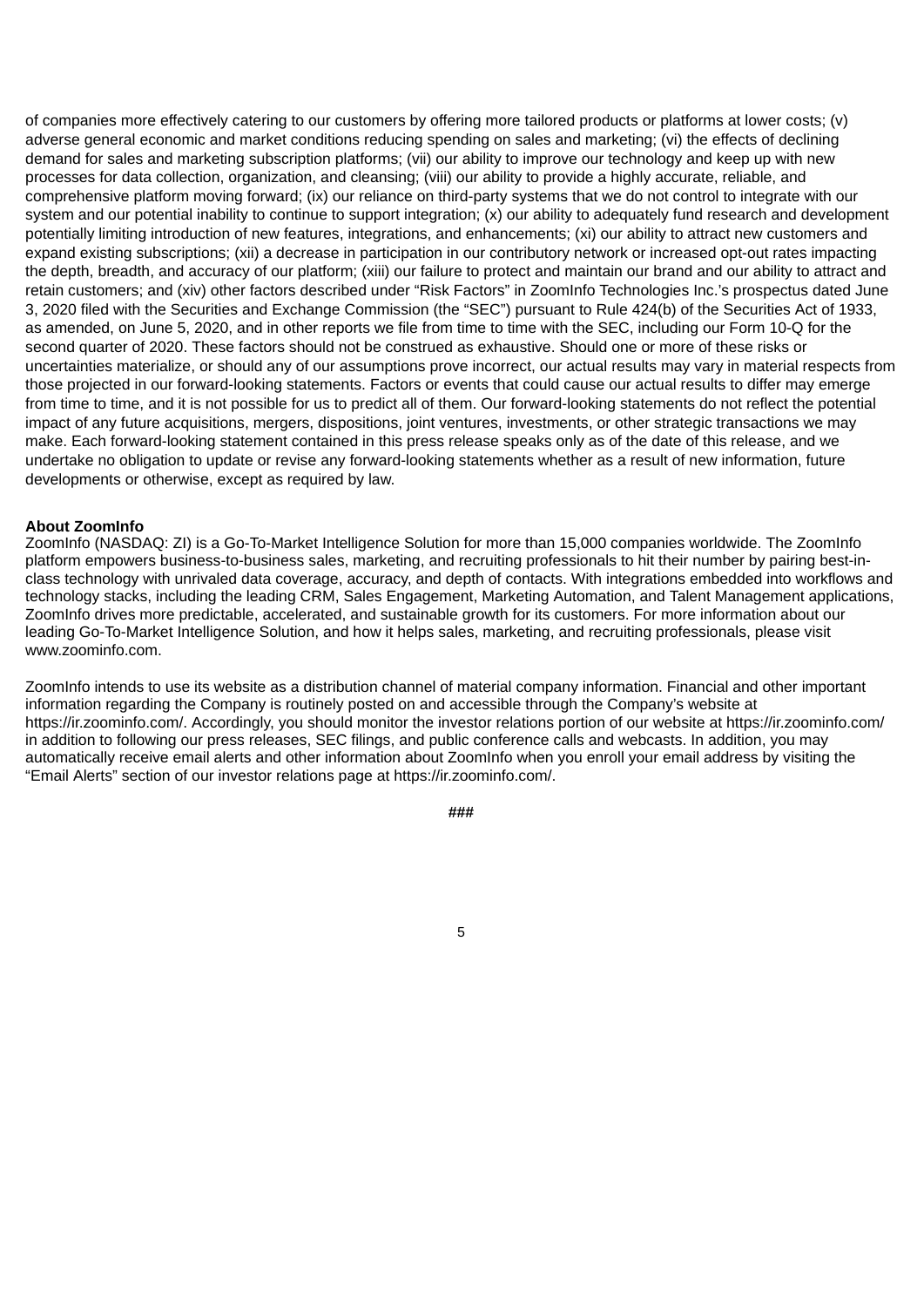**Investor Contact:** Jeremiah Sisitsky VP of Investor Relations 617-826-2068 IR@zoominfo.com

# **Media Contact**

Steve Vittorioso Director, Communications 978-875-1297 PR@zoominfo.com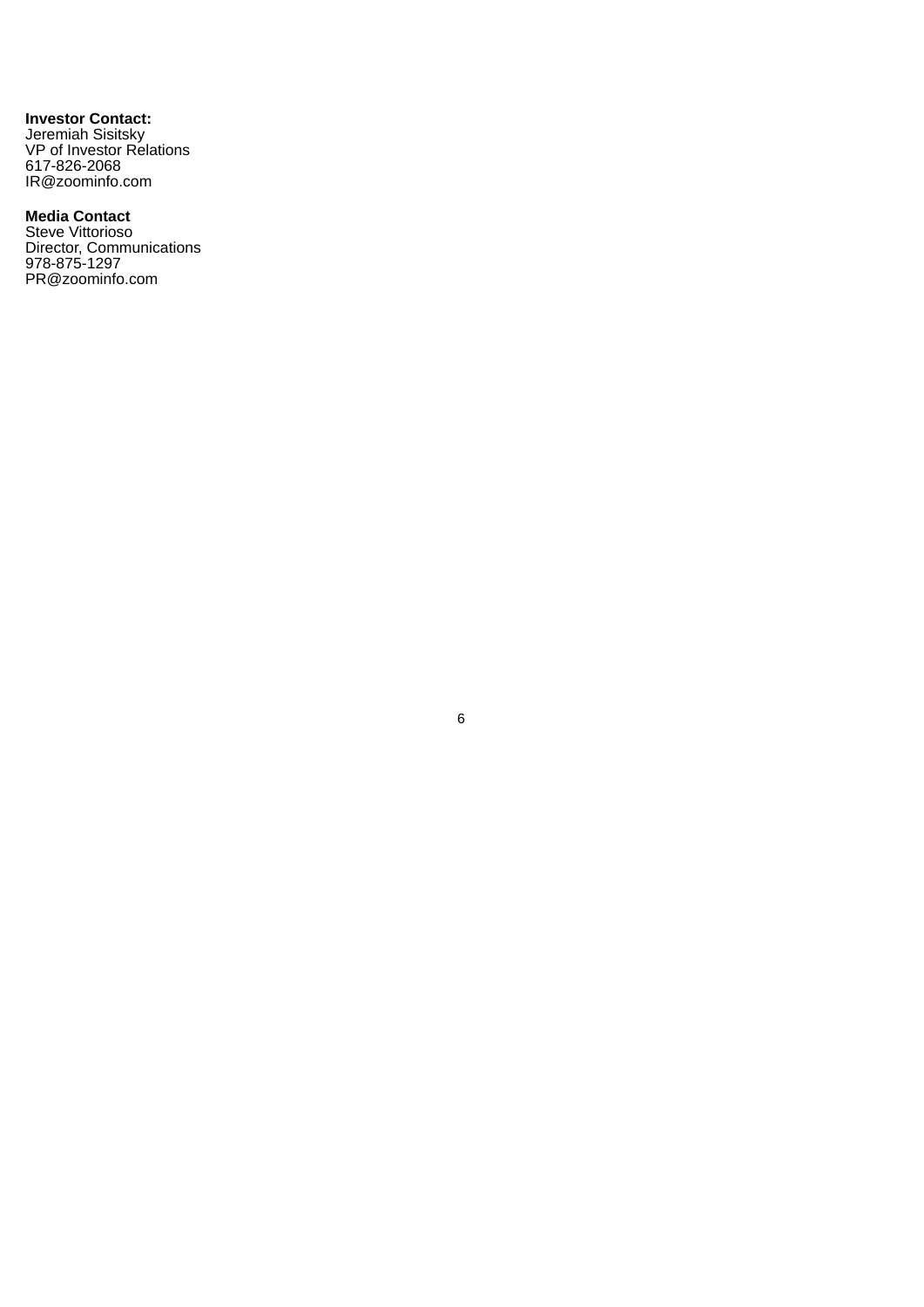# **ZoomInfo Technologies Inc. Condensed Consolidated Balance Sheets**

*(in millions, except share data)*

|                                                              | <b>June 30,</b> | December 31,  |
|--------------------------------------------------------------|-----------------|---------------|
|                                                              | 2020            | 2019          |
|                                                              | (unaudited)     |               |
| <b>Assets</b>                                                |                 |               |
| Current assets:                                              |                 |               |
| Cash and cash equivalents                                    | \$<br>259.1     | \$<br>41.4    |
| Restricted cash                                              | 1.1             | 1.1           |
| Accounts receivable                                          | 89.4            | 86.9          |
| Prepaid expenses and other current assets                    | 8.7             | 8.3           |
| Deferred costs                                               | 10.3            | 6.6           |
| Income tax receivable                                        | 4.1             | 3.9           |
| Total current assets                                         | 372.7           | 148.2         |
| Property and equipment, net                                  | 27.1            | 23.3          |
| Operating lease right-of-use assets, net                     | 35.0            | 36.8          |
| Other assets:                                                |                 |               |
| Intangible assets, net                                       | 350.2           | 370.6         |
| Goodwill                                                     | 966.8           | 966.8         |
| Deferred tax assets                                          | 211.9           |               |
| Deferred costs, net of current portion                       | 17.9            | 16.2          |
| <b>Total assets</b>                                          | \$<br>1,981.6   | \$<br>1,561.9 |
|                                                              |                 |               |
| Liabilities, Temporary, and Permanent Equity (Deficit)       |                 |               |
| <b>Current liabilities:</b>                                  |                 |               |
| Accounts payable                                             | 9.9             | 7.9           |
| Accrued expenses and other current liabilities               | 47.0            | 62.2          |
| Unearned revenue, current portion                            | 171.0           | 157.7         |
| Income taxes payable                                         | 5.8             | 0.5           |
| Related party payable                                        |                 | 0.7           |
| Current portion of operating lease liabilities               | 4.0             | 4.0           |
| Current portion of long-term debt                            |                 | 8.7           |
| <b>Total current liabilities</b>                             | 237.7           | 241.7         |
| Unearned revenue, net of current portion                     | 1.1             | 1.4           |
| Tax receivable agreements liability, net of current portion  | 109.4           |               |
| Operating lease liabilities, net of current portion          | 38.3            | 40.7          |
| Long-term debt, net of current portion                       | 743.7           | 1,194.6       |
| Deferred tax liabilities                                     | 0.2             | 82.8          |
| Other long-term liabilities                                  | 5.7             | 14.3          |
| <b>Total liabilities</b>                                     | 1,136.1         | 1,575.5       |
|                                                              |                 |               |
| Series A Preferred Units                                     |                 | 200.2         |
| Commitments, Contingencies, and Guarantees                   |                 |               |
| Permanent Equity (Deficit)                                   |                 |               |
| Members' equity (deficit)                                    |                 | (207.8)       |
| Class A common stock, par value \$0.01                       | 0.5             |               |
| Class B common stock, par value \$0.01                       | 2.4             |               |
| Class C common stock, par value \$0.01                       | 1.0             |               |
| Additional paid-in capital                                   | 406.9           |               |
| Accumulated other comprehensive income (loss)                | (2.8)           | (6.0)         |
| <b>Retained Earnings</b>                                     | (20.4)          |               |
| Noncontrolling interests                                     | 457.9           |               |
| Total equity (deficit)                                       | 845.5           | (213.8)       |
| Total liabilities, temporary, and permanent equity (deficit) | \$<br>1,981.6   | \$<br>1,561.9 |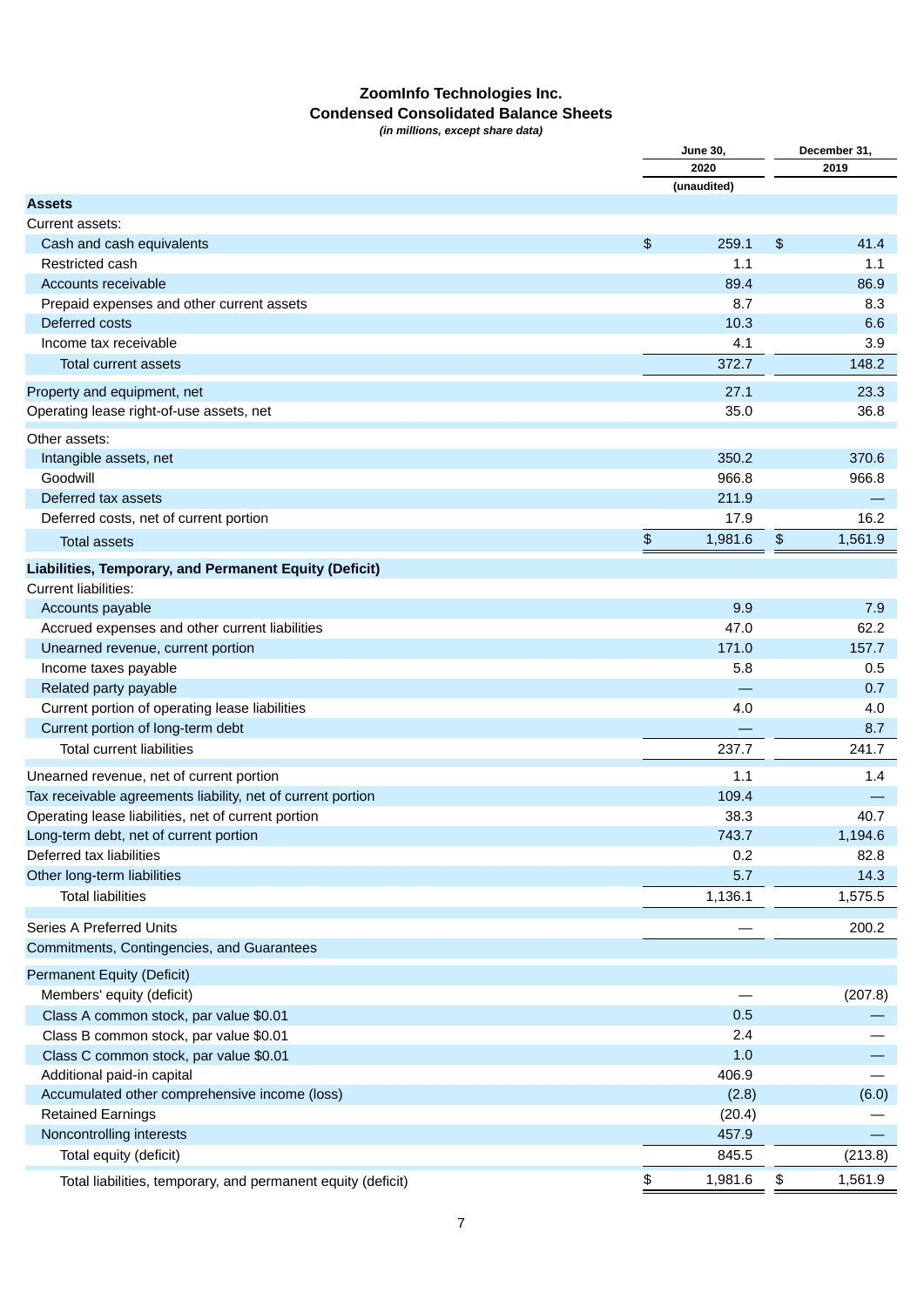# **ZoomInfo Technologies Inc. Consolidated Statements of Operations**

*(in millions, except per share amounts; unaudited)*

|                                                                                                   | Three Months Ended June 30, |        |    | Six Months Ended June 30, |    |        |    |        |
|---------------------------------------------------------------------------------------------------|-----------------------------|--------|----|---------------------------|----|--------|----|--------|
|                                                                                                   |                             | 2020   |    | 2019                      |    | 2020   |    | 2019   |
| Revenue                                                                                           | $\frac{1}{2}$               | 110.9  | \$ | 68.5                      | \$ | 213.1  | \$ | 123.1  |
| Cost of service:                                                                                  |                             |        |    |                           |    |        |    |        |
| Cost of service <sup>(2)</sup>                                                                    |                             | 28.2   |    | 10.2                      |    | 43.0   |    | 19.3   |
| Amortization of acquired technology                                                               |                             | 5.6    |    | 7.4                       |    | 11.2   |    | 13.0   |
| Gross profit                                                                                      |                             | 77.1   |    | 50.9                      |    | 158.9  |    | 90.8   |
| Operating expenses:                                                                               |                             |        |    |                           |    |        |    |        |
| Sales and marketing <sup>(2)</sup>                                                                |                             | 59.5   |    | 20.5                      |    | 93.6   |    | 38.8   |
| Research and development <sup>(2)</sup>                                                           |                             | 16.4   |    | 8.9                       |    | 26.3   |    | 14.1   |
| General and administrative <sup>(2)</sup>                                                         |                             | 18.2   |    | 10.1                      |    | 28.2   |    | 16.8   |
| Amortization of other acquired intangibles                                                        |                             | 4.7    |    | 4.6                       |    | 9.3    |    | 8.3    |
| Restructuring and transaction related expenses                                                    |                             | 9.5    |    | 1.2                       |    | 12.4   |    | 9.0    |
| Total operating expenses                                                                          |                             | 108.3  |    | 45.3                      |    | 169.8  |    | 87.0   |
| Income (loss) from operations                                                                     |                             | (31.2) |    | 5.6                       |    | (10.9) |    | 3.8    |
|                                                                                                   |                             |        |    |                           |    |        |    |        |
| Interest expense, net                                                                             |                             | 25.1   |    | 26.9                      |    | 49.6   |    | 50.4   |
| Loss on debt extinguishment                                                                       |                             | 12.7   |    |                           |    | 14.9   |    | 18.2   |
| Other (income) expense, net                                                                       |                             | 0.1    |    |                           |    |        |    |        |
| Income (loss) before income taxes                                                                 |                             | (69.1) |    | (21.3)                    |    | (75.4) |    | (64.8) |
| Benefit from income taxes                                                                         |                             | 12.9   |    | 1.4                       |    | 13.3   |    | 4.7    |
| Net income (loss)                                                                                 |                             | (56.2) |    | (19.9)                    |    | (62.1) |    | (60.1) |
| Less: Net income (loss) attributable to ZoomInfo OpCo prior to<br>the Reorganization Transactions |                             | 0.8    |    | (19.9)                    |    | (5.1)  |    | (60.1) |
| Less: Net income (loss) attributable to noncontrolling interests                                  |                             | (36.6) |    |                           |    | (36.6) |    |        |
| Net income (loss) attributable to ZoomInfo Technologies<br>Inc.                                   | \$                          | (20.4) | \$ |                           | \$ | (20.4) | \$ |        |
|                                                                                                   |                             |        |    |                           |    |        |    |        |
| Net income (loss) per share of Class A and Class C common<br>$stock:$ <sup>(1)</sup>              |                             |        |    |                           |    |        |    |        |
| <b>Basic</b>                                                                                      | \$                          | (0.21) |    | $N/A$ \$                  |    | (0.21) |    | N/A    |
| <b>Diluted</b>                                                                                    | \$                          | (0.22) |    | $N/A$ \$                  |    | (0.22) |    | N/A    |
|                                                                                                   |                             |        |    |                           |    |        |    |        |

(1) Basic and diluted earnings per share of Class A and Class C common stock is applicable only for the period from June 4, 2020 through June 30, 2020, which is the period following the initial public offering ("IPO") and related Reorganization Transactions.

(2) Amounts include equity-based compensation expense, as follows:

| Cost of service                         |     | 15.3 | 0.7 | -S | 17.0 | 1.9  |
|-----------------------------------------|-----|------|-----|----|------|------|
| Sales and marketing                     |     | 32.0 | 1.4 |    | 38.4 | 4.1  |
| Research and development                |     | 8.5  | 2.6 |    | 10.1 | 2.9  |
| General and administrative              |     | 8.7  | 1.3 |    | 10.3 | 2.7  |
| Total equity-based compensation expense | \$. | 64.5 | 6.0 | \$ | 75.8 | 11.6 |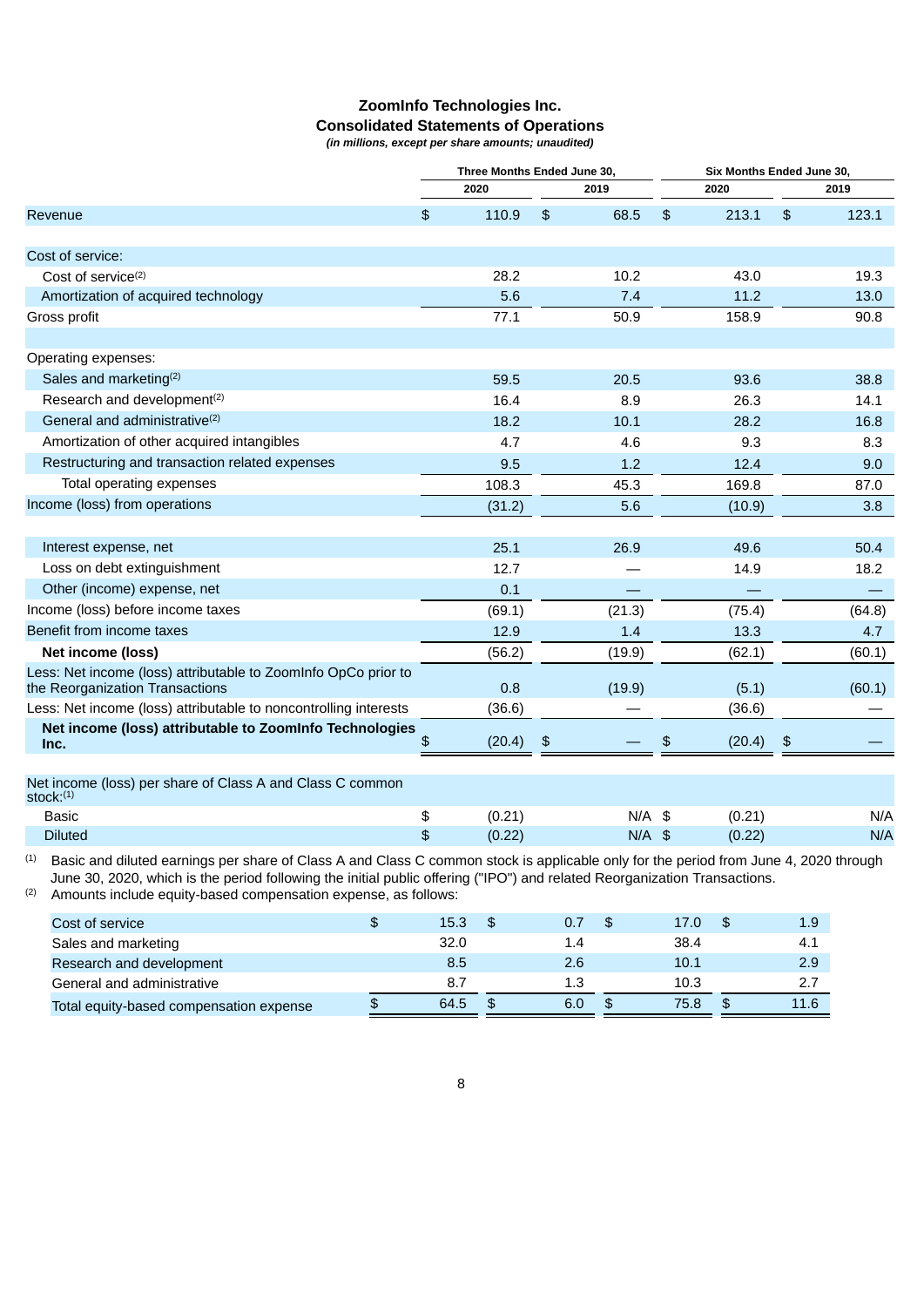# **ZoomInfo Technologies Inc. Consolidated Statements of Comprehensive Loss**

# *(in millions; unaudited)*

|                                                                                            | Three Months Ended June 30, |        |    |        | Six Months Ended June 30, |        |     |        |
|--------------------------------------------------------------------------------------------|-----------------------------|--------|----|--------|---------------------------|--------|-----|--------|
|                                                                                            |                             | 2020   |    | 2019   |                           | 2020   |     | 2019   |
|                                                                                            |                             |        |    |        |                           |        |     |        |
| Net income (loss)                                                                          | \$                          | (56.2) | \$ | (19.9) | \$                        | (62.1) | -\$ | (60.1) |
| Other comprehensive income (loss), net of tax                                              |                             |        |    |        |                           |        |     |        |
| Unrealized gain (loss) on cash flow hedges                                                 |                             | (2.1)  |    | (5.9)  |                           | (9.6)  |     | (5.9)  |
| Realized loss (gain) on settlement of cash flow hedges                                     |                             | 1.5    |    |        |                           | 2.3    |     |        |
| Amortization of deferred losses related to the dedesignated<br>Interest Rate Swap          |                             | 3.0    |    |        |                           | 3.0    |     |        |
| Other comprehensive income (loss)                                                          |                             | 2.4    |    | (5.9)  |                           | (4.3)  |     | (5.9)  |
| Comprehensive income (loss)                                                                |                             | (53.8) |    | (25.8) |                           | (66.4) |     | (66.0) |
| Less: Net income attributable to ZoomInfo OpCo prior to<br>the Reorganization Transactions |                             | (0.2)  |    | (25.8) |                           | (12.8) |     | (66.0) |
| Less: Comprehensive income (loss) attributable to<br>noncontrolling interests              |                             | (34.3) |    |        |                           | (34.3) |     |        |
| Comprehensive income (loss) attributable to Zoominfo<br>Technologies Inc.                  |                             | (19.3) |    |        |                           | (19.3) | \$  |        |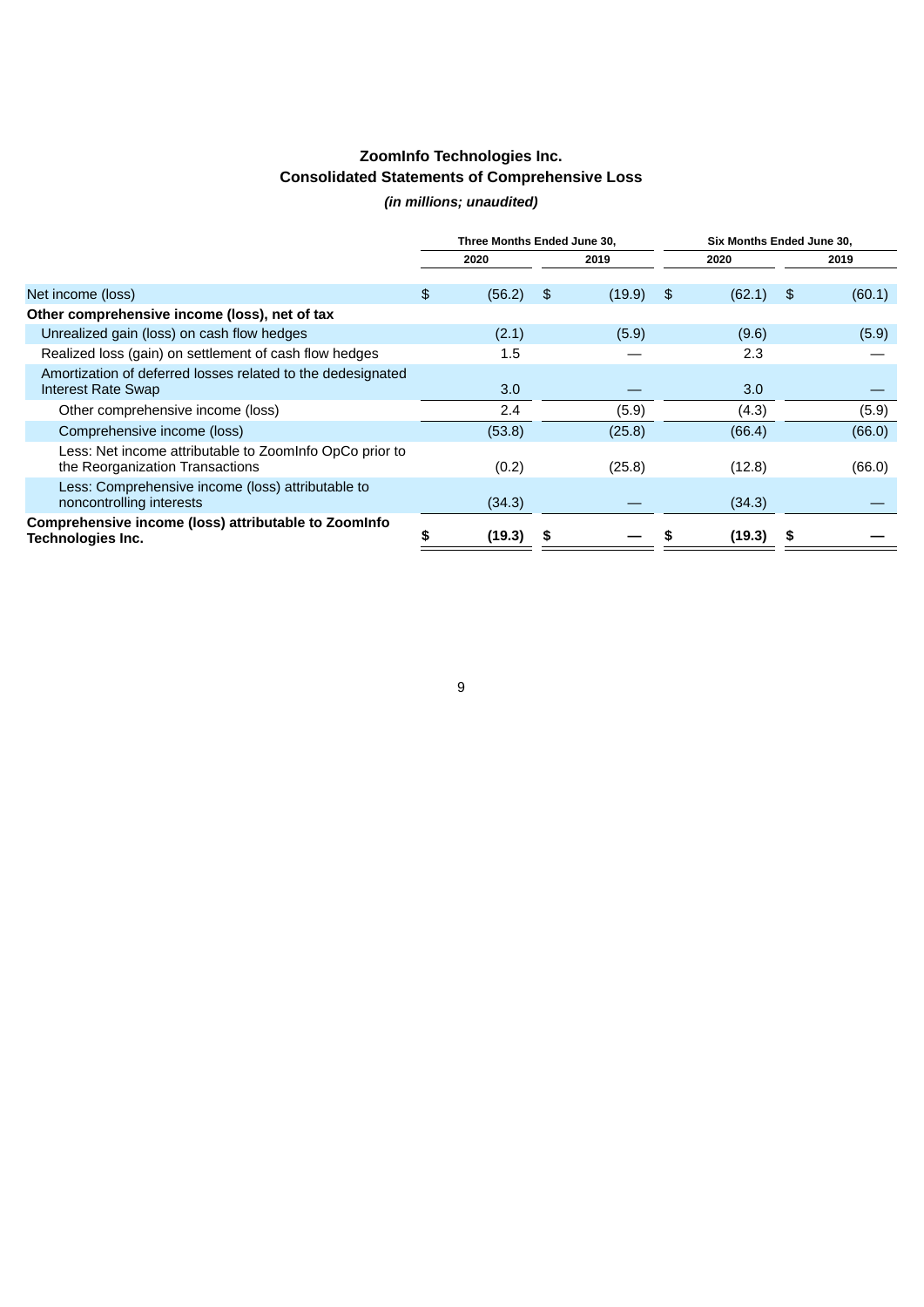# **ZoomInfo Technologies Inc. Consolidated Statements of Cash Flows** *(in millions; unaudited)*

|                                                                                                    | Six Months Ended June 30, |              |
|----------------------------------------------------------------------------------------------------|---------------------------|--------------|
|                                                                                                    | 2020                      | 2019         |
| Cash flows from operating activities:                                                              |                           |              |
| Net income (loss)                                                                                  | \$<br>(62.1)              | \$<br>(60.1) |
| Adjustments to reconcile net income (loss) to net cash provided by (used in) operating activities: |                           |              |
| Depreciation and amortization                                                                      | 24.5                      | 23.7         |
| Amortization of debt discounts and issuance costs                                                  | 2.5                       | 2.3          |
| Amortization of deferred commissions costs                                                         | 11.1                      | 2.1          |
| Loss on early extinguishment of debt                                                               | 14.9                      | 9.4          |
| Deferred consideration valuation adjustments                                                       | 1.4                       | 0.7          |
| Equity-based compensation expense                                                                  | 75.8                      | 11.6         |
| Deferred income taxes                                                                              | (18.5)                    | (6.7)        |
| Provision for bad debt expense                                                                     | 0.9                       | 0.4          |
| Changes in operating assets and liabilities, net of acquisitions:                                  |                           |              |
| Accounts receivable                                                                                | 0.7                       | (13.2)       |
| Prepaid expenses and other current assets                                                          | (0.4)                     | (1.0)        |
| Deferred costs and other assets                                                                    | (14.5)                    | (9.0)        |
| Income tax receivable                                                                              | (0.2)                     | 0.2          |
| Related party receivable                                                                           | (0.7)                     | 0.5          |
| Accounts payable                                                                                   | 1.9                       | 2.8          |
| Accrued expenses and other liabilities                                                             | 3.4                       | 1.9          |
| Unearned revenue                                                                                   | 12.9                      | 43.3         |
| Net cash provided by (used in) operating activities                                                | 53.6                      | 8.9          |
| Cash flows from investing activities:                                                              |                           |              |
|                                                                                                    |                           |              |
| Purchases of property and equipment and other assets                                               | (8.2)                     | (6.2)        |
| Cash paid for acquisitions, net of cash acquired                                                   |                           | (714.9)      |
| Net cash provided by (used in) investing activities                                                | (8.2)                     | (721.1)      |
| Cash flows from financing activities:                                                              |                           |              |
| Payments of deferred consideration                                                                 | (24.0)                    | (0.3)        |
| Proceeds from debt                                                                                 | 35.0                      | 1,220.8      |
| Repayment of debt                                                                                  | (510.9)                   | (645.4)      |
| Payments of debt issuance costs                                                                    | (1.0)                     | (16.7)       |
| Repurchase outstanding equity / member units                                                       | (332.4)                   | (11.9)       |
| Proceeds from equity offering, net of underwriting discounts                                       | 1,019.6                   | 200.2        |
| Payments of IPO issuance costs                                                                     | (7.2)                     |              |
| Tax distributions                                                                                  | (6.8)                     | (13.4)       |
| Net cash provided by (used in) financing activities                                                | 172.3                     | 733.3        |
|                                                                                                    |                           |              |
| Net increase (decrease) in cash, cash equivalents, and restricted cash                             | 217.7                     | 21.1         |
| Cash, cash equivalents, and restricted cash at beginning of period                                 | 42.5                      | 9.0          |
| Cash, cash equivalents, and restricted cast at end of period                                       | \$<br>260.2               | \$<br>30.1   |
| Supplemental disclosures of cash flow information                                                  |                           |              |
| Interest paid in cash                                                                              | \$<br>47.1                | \$<br>47.7   |
|                                                                                                    |                           |              |
| Supplemental disclosures of non-cash investing and financing activities:                           |                           |              |
| Deferred variable consideration from acquisition of a business                                     | \$                        | \$<br>33.2   |
| Issuance cost reimbursements included in accounts receivable                                       | \$<br>4.2                 | \$           |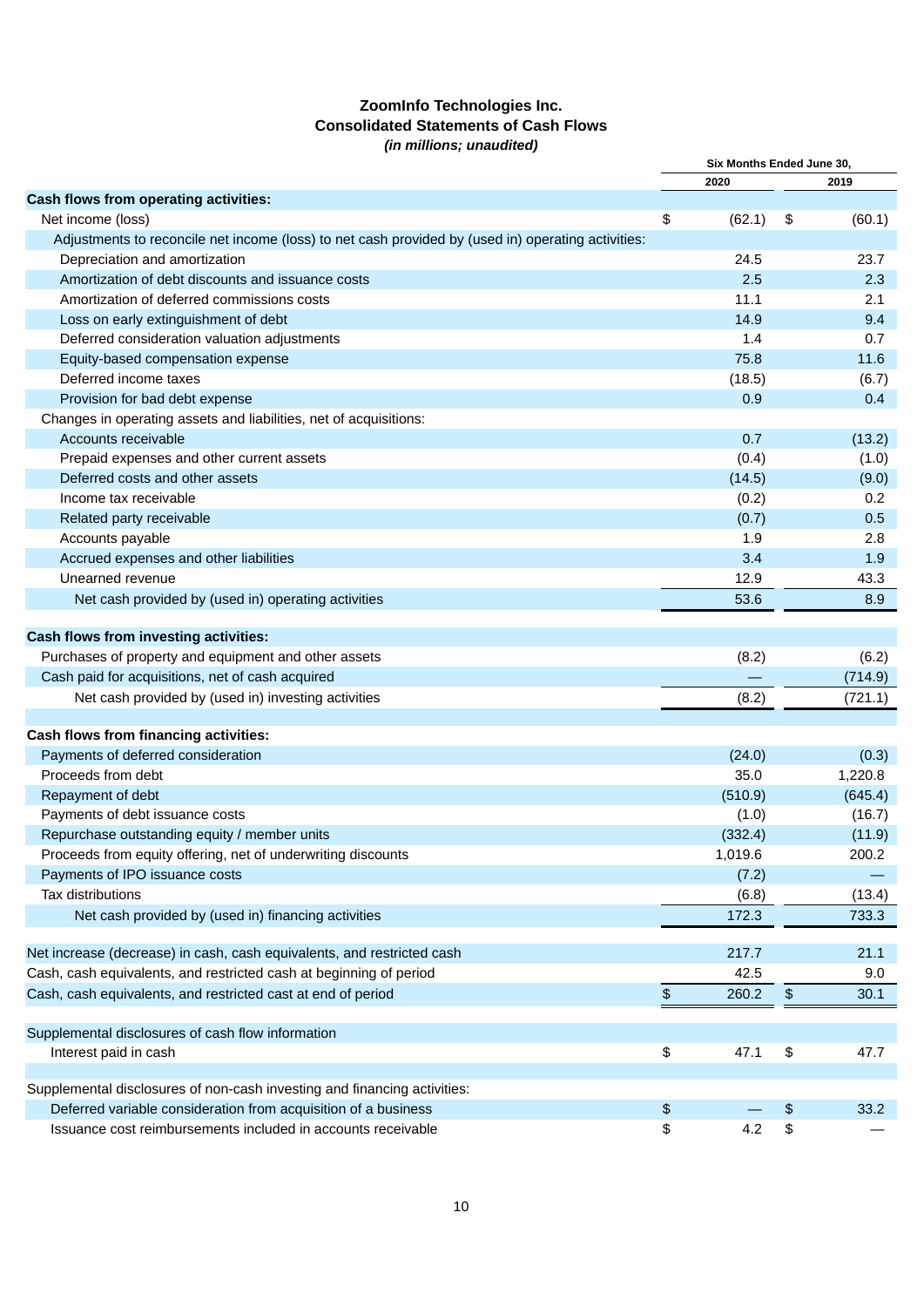# **ZoomInfo Technologies Inc. Reconciliation of GAAP Operating Cash Flow to Unlevered Free Cash Flow** *(\$ in millions)*

|                                                                        | Three Months Ended June 30. |       |     |            |  | Six Months Ended June 30. |     |       |  |  |
|------------------------------------------------------------------------|-----------------------------|-------|-----|------------|--|---------------------------|-----|-------|--|--|
|                                                                        |                             | 2020  |     | 2019       |  | 2020                      |     | 2019  |  |  |
| Cash flow from operations                                              | \$                          | 25.3  | ∣\$ | $(5.3)$ \$ |  | 53.6                      | -\$ | 8.9   |  |  |
| Purchases of property and equipment and other assets                   |                             | (4.1) |     | (3.4)      |  | (8.2)                     |     | (6.2) |  |  |
| Interest paid in cash                                                  |                             | 23.8  |     | 42.1       |  | 47.1                      |     | 47.7  |  |  |
| Restructuring and transaction-related expenses paid in<br>cash         |                             | 5.3   |     | 0.9        |  | 9.2                       |     | 8.4   |  |  |
| Integration costs and acquisition-related compensation<br>paid in cash |                             | 1.9   |     | 4.3        |  | 5.5                       |     | 6.5   |  |  |
| <b>Unlevered Free Cash Flow</b>                                        |                             | 52.2  |     | 38.6       |  | 107.2                     |     | 65.4  |  |  |

# **ZoomInfo Technologies Inc. Reconciliation of GAAP Revenue to Allocated Combined Receipts** *(\$ in millions)*

|                                                                                                 | Three Months Ended June 30. |    |      | Six Months Ended June 30. |       |     |       |  |
|-------------------------------------------------------------------------------------------------|-----------------------------|----|------|---------------------------|-------|-----|-------|--|
|                                                                                                 | 2020                        |    | 2019 |                           | 2020  |     | 2019  |  |
| Revenue                                                                                         | 110.9                       | \$ | 68.5 | \$.                       | 213.1 | \$  | 123.1 |  |
| Impact of fair value adjustments to acquired unearned<br>revenue                                | 0.3                         |    | 10.7 |                           | 1.7   |     | 19.2  |  |
| Pre-Acquisition ZI revenue                                                                      |                             |    |      |                           |       |     | 9.7   |  |
| Impact of fair value adjustments to acquired unearned<br>revenue recorded by Pre-Acquisition ZI |                             |    |      |                           |       |     | 0.1   |  |
| Pre-acquisition revenue of other acquired companies                                             |                             |    | 0.2  |                           |       |     | 0.3   |  |
| <b>Allocated Combined Receipts</b>                                                              | 111.2                       | \$ | 79.4 | \$                        | 214.8 | \$. | 152.4 |  |
| Growth                                                                                          | 40 %                        |    |      |                           | 41 %  |     |       |  |